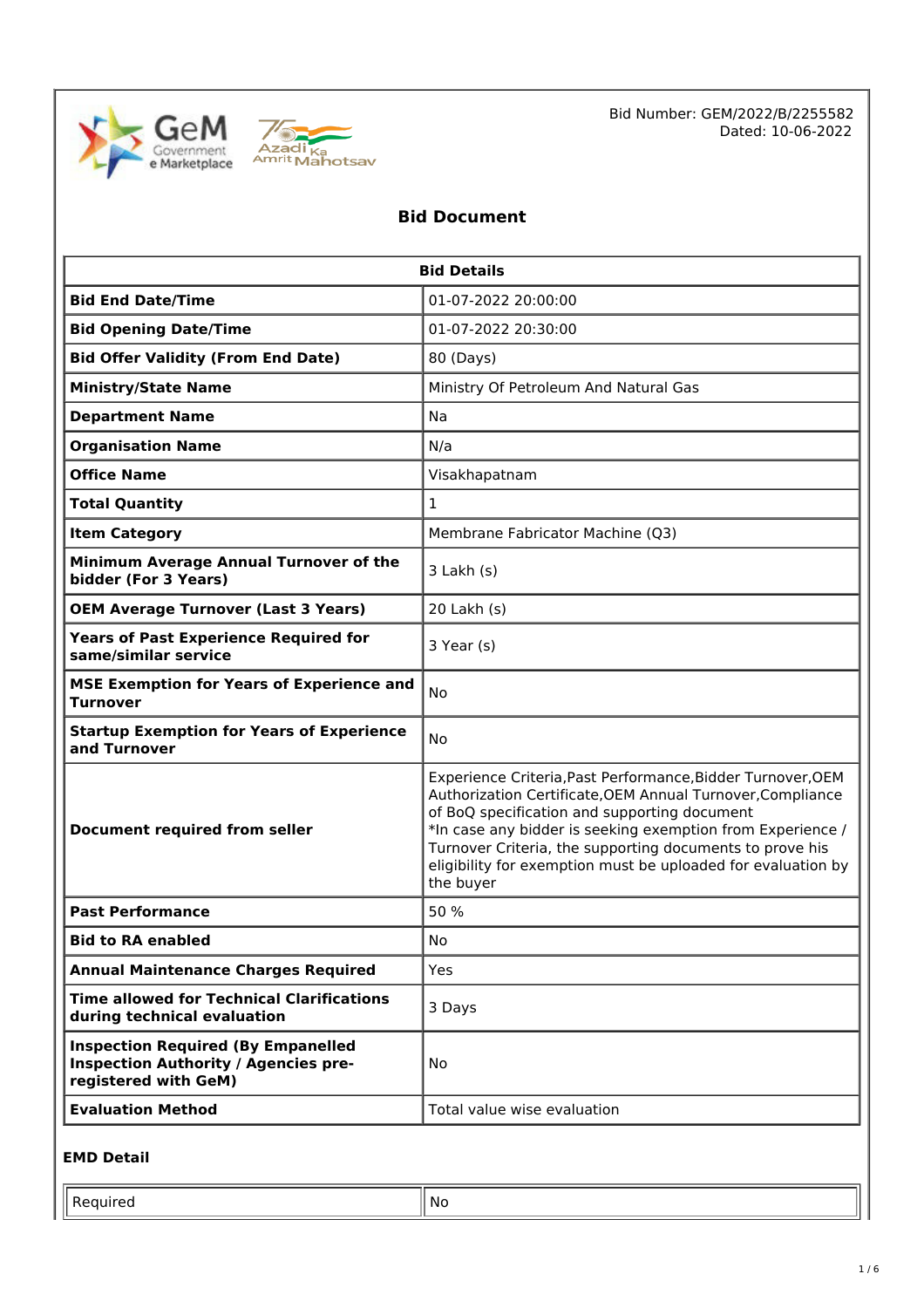# **ePBG Detail**

| Advisory Bank                       | State Bank of India |
|-------------------------------------|---------------------|
| ePBG Percentage(%)                  | 3.00                |
| Duration of ePBG required (Months). | ۱4                  |

(a). EMD & Performance security should be in favour of Beneficiary, wherever it is applicable.

#### **Beneficiary:**

Registrar (I/C)

Indian Institute of Petroleum & Energy, 2nd Floor, Main Building, Andhra University College of Engineering (A) , 530003 (Dr B Murali Krishna)

#### **Splitting**

Bid splitting not applied.

#### **MII Purchase Preference**

| il Mil<br>$- - - - - - -$<br>.<br>יו וכן<br>.<br>ז וי<br>-----<br>. | --<br>$ -$ |
|---------------------------------------------------------------------|------------|

#### **MSE Purchase Preference**

| ll MSF Pi<br>D. <del>.</del><br>---<br>Preference<br>.<br>- 11458<br>. | $\sim$<br>ີ |
|------------------------------------------------------------------------|-------------|

1. The minimum average annual financial turnover of the bidder during the last three years, ending on 31st March of the previous financial year, should be as indicated above in the bid document. Documentary evidence in the form of certified Audited Balance Sheets of relevant periods or a certificate from the Chartered Accountant / Cost Accountant indicating the turnover details for the relevant period shall be uploaded with the bid. In case the date of constitution / incorporation of the bidder is less than 3-year-old, the average turnover in respect of the completed financial years after the date of constitution shall be taken into account for this criteria.

2. Experience Criteria: In respect of the filter applied for experience criteria, the Bidder or its OEM {themselves or through reseller(s)} should have regularly, manufactured and supplied same or similar Category Products to any Central / State Govt Organization / PSU / Public Listed Company for number of Financial years as indicated above in the bid document before the bid opening date. Copies of relevant contracts to be submitted along with bid in support of having supplied some quantity during each of the Financial year. In case of bunch bids, the category of primary product having highest value should meet this criterion.

3. OEM Turn Over Criteria: The minimum average annual financial turnover of the OEM of the offered product during the last three years, ending on 31st March of the previous financial year, should be as indicated in the bid document. Documentary evidence in the form of certified Audited Balance Sheets of relevant periods or a certificate from the Chartered Accountant / Cost Accountant indicating the turnover details for the relevant period shall be uploaded with the bid. In case the date of constitution / incorporation of the OEM is less than 3 year old, the average turnover in respect of the completed financial years after the date of constitution shall be taken into account for this criteria.

4. Preference to Make In India products (For bids < 200 Crore):Preference shall be given to Class 1 local supplier as defined in public procurement (Preference to Make in India), Order 2017 as amended from time to time and its subsequent Orders/Notifications issued by concerned Nodal Ministry for specific Goods/Products. The minimum local content to qualify as a Class 1 local supplier is denoted in the bid document. If the bidder wants to avail the Purchase preference, the bidder must upload a certificate from the OEM regarding the percentage of the local content and the details of locations at which the local value addition is made along with their bid, failing which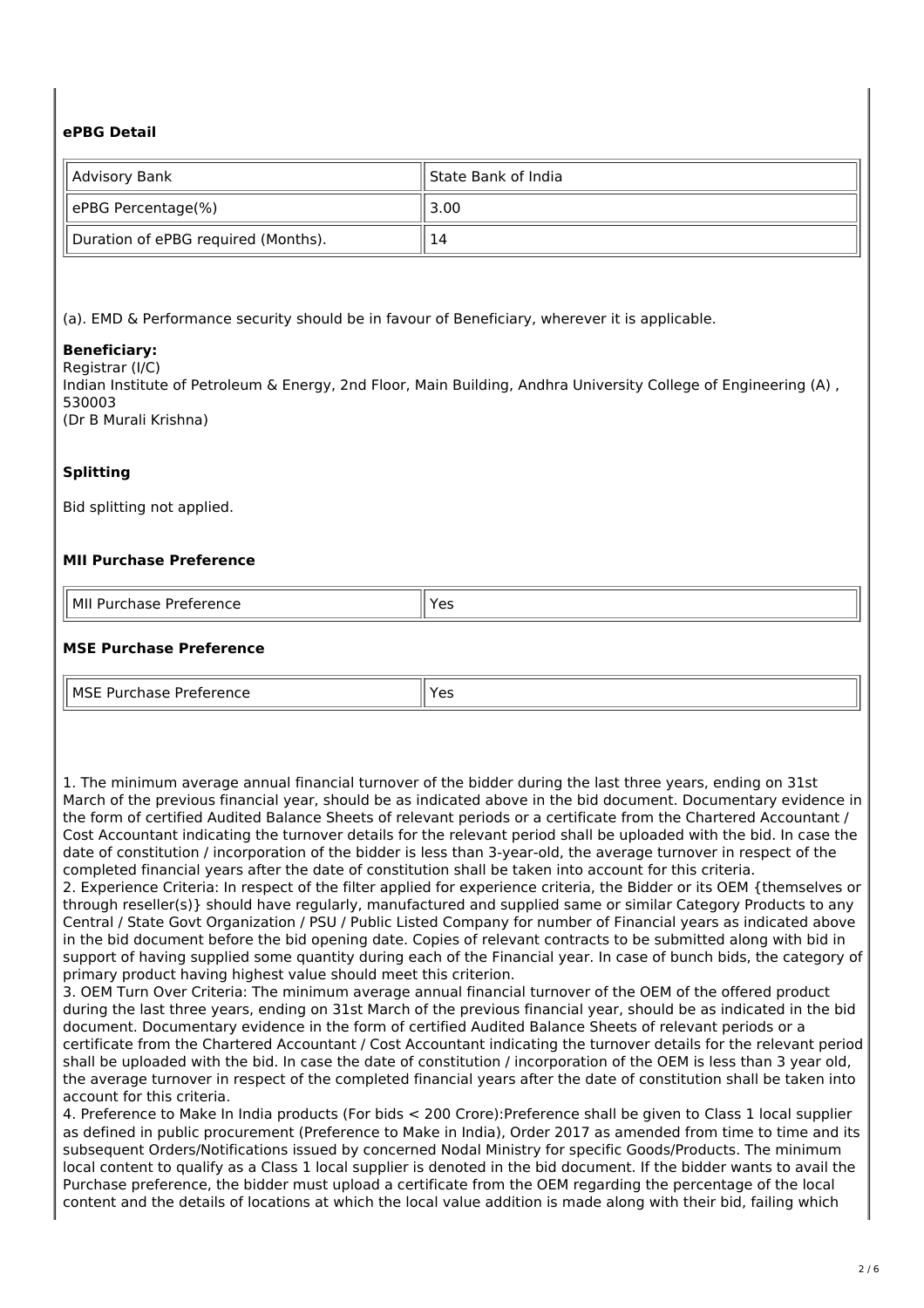no purchase preference shall be granted. In case the bid value is more than Rs 10 Crore, the declaration relating to percentage of local content shall be certified by the statutory auditor or cost auditor, if the OEM is a company and by a practicing cost accountant or a chartered accountant for OEMs other than companies as per the Public Procurement (preference to Make-in -India) order 2017 dated 04.06.2020. Only Class-I and Class-II Local suppliers as per MII order dated 4.6.2020 will be eligible to bid. Non - Local suppliers as per MII order dated 04.06.2020 are not eligible to participate. However, eligible micro and small enterprises will be allowed to participate .In case Buyer has selected Purchase preference to Micro and Small Enterprises clause in the bid, the same will get precedence over this clause.

5. Purchase preference to Micro and Small Enterprises (MSEs): Purchase preference will be given to MSEs as defined in Public Procurement Policy for Micro and Small Enterprises (MSEs) Order, 2012 dated 23.03.2012 issued by Ministry of Micro, Small and Medium Enterprises and its subsequent Orders/Notifications issued by concerned Ministry. If the bidder wants to avail the Purchase preference, the bidder must be the manufacturer of the offered product in case of bid for supply of goods. Traders are excluded from the purview of Public Procurement Policy for Micro and Small Enterprises. In respect of bid for Services, the bidder must be the Service provider of the offered Service. Relevant documentary evidence in this regard shall be uploaded along with the bid in respect of the offered product or service. If L-1 is not an MSE and MSE Seller (s) has/have quoted price within L-1+ 15% (Selected by Buyer)of margin of purchase preference /price band defined in relevant policy, such Seller shall be given opportunity to match L-1 price and contract will be awarded for 25%(selected by Buyer) percentage of total QUANTITY.

6. Estimated Bid Value indicated above is being declared solely for the purpose of guidance on EMD amount and for determining the Eligibility Criteria related to Turn Over, Past Performance and Project / Past Experience etc. This has no relevance or bearing on the price to be quoted by the bidders and is also not going to have any impact on bid participation. Also this is not going to be used as a criteria in determining reasonableness of quoted prices which would be determined by the buyer based on its own assessment of reasonableness and based on competitive prices received in Bid / RA process.

7. Past Performance: The Bidder or its OEM {themselves or through re-seller(s)} should have supplied same or similar Category Products for 50% of bid quantity, in at least one of the last three Financial years before the bid opening date to any Central / State Govt Organization / PSU / Public Listed Company. Copies of relevant contracts (proving supply of cumulative order quantity in any one financial year) to be submitted along with bid in support of quantity supplied in the relevant Financial year. In case of bunch bids, the category related to primary product having highest bid value should meet this criterion.

# **Membrane Fabricator Machine ( 1 pieces )**

**(Minimum 50% and 20% Local Content required for qualifying as Class 1 and Class 2 Local Supplier respectively)**

| ype.<br><b>PIGIIG</b> | ucu |
|-----------------------|-----|
|                       |     |

#### **Technical Specifications**

Buyer Specification Document | [Download](https://mkp.gem.gov.in/catalog_data/catalog_support_document/buyer_documents/1841546/54/78/703/CatalogAttrs/SpecificationDocument/2022/6/7/membrance-facbricator-machine_2022-06-07-18-48-26_6e76470ee4cc58c91786084c5fb28af5.pdf)

| <b>Annual Maintenance</b>                                |          |
|----------------------------------------------------------|----------|
| Warranty of required product                             | . ⊥ Year |
| Annual Maintenance Charges Duration (Post<br>  Warranty) | 2 Year   |
| Annual Maintenance Charges Frequenecy                    | Annually |

\*Warranty displayed under the AMC/CMC Details section will supersede the warranty displayed under the catalog specfication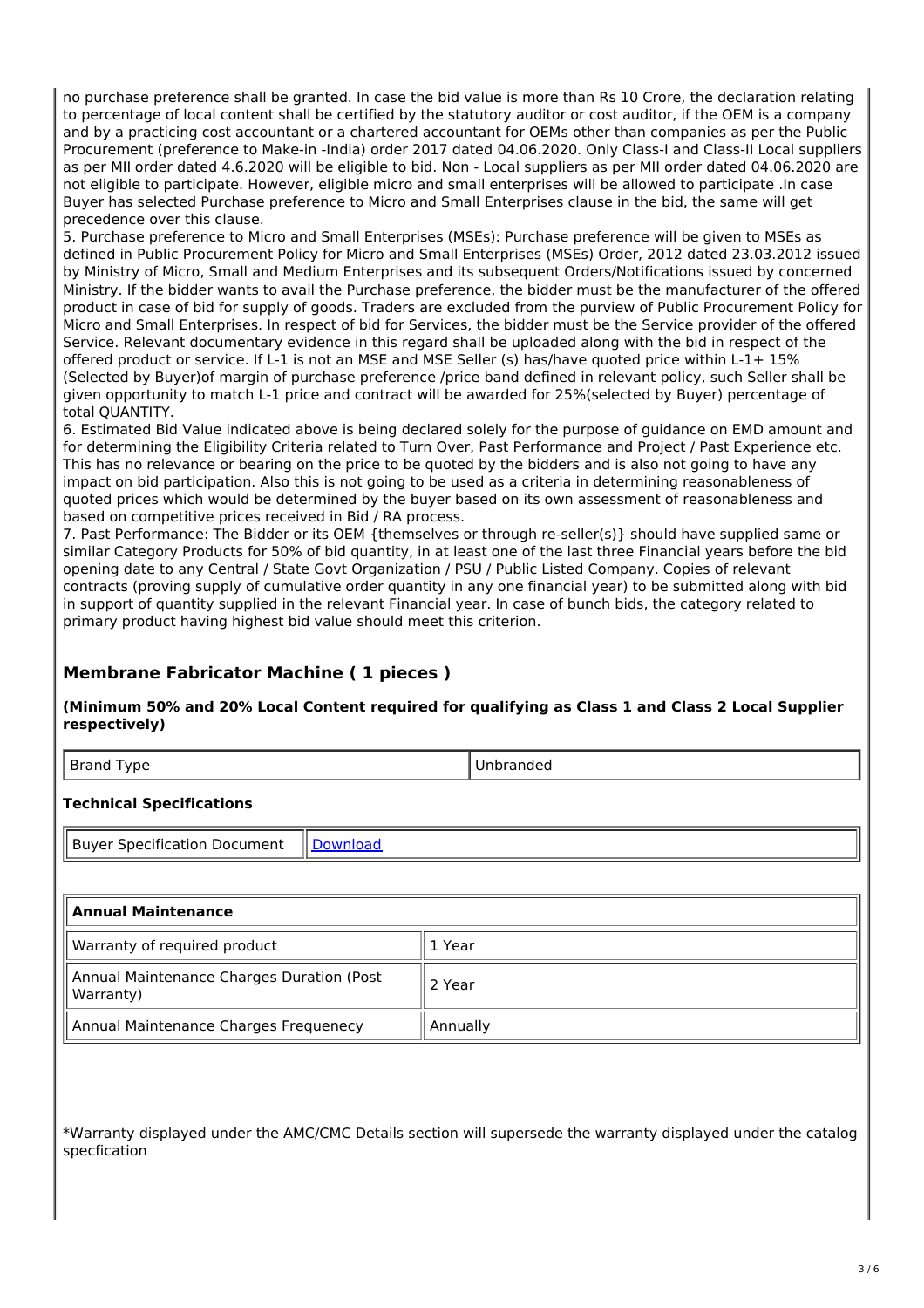# **Consignees/Reporting Officer and Quantity**

| S.No. | Consignee/Reporti   <br>ng Officer | <b>Address</b>                                                                                                                     | Quantity | <b>Delivery Days</b> |
|-------|------------------------------------|------------------------------------------------------------------------------------------------------------------------------------|----------|----------------------|
|       | Koratana<br>Ramakrishna            | 530003, Indian Institute of<br>Petroleum & Energy, 2nd Floor,<br>Main Building, Andhra<br>University College of<br>Engineering (A) |          | 42                   |

# **Buyer Added Bid Specific Terms and Conditions**

#### 1. **Generic**

OPTION CLAUSE: The Purchaser reserves the right to increase or decrease the quantity to be ordered up to 25 percent of bid quantity at the time of placement of contract. The purchaser also reserves the right to increase the ordered quantity by up to 25% of the contracted quantity during the currency of the contract at the contracted rates. Bidders are bound to accept the orders accordingly.

### 2. **Generic**

Actual delivery (and Installation & Commissioning (if covered in scope of supply)) is to be done at following address Indian Institute of Petroleum & Energy 2nd Floor, Main Building Andhra University College of Engineering (A) Visakhapatnam Andhra Pradesh- 530003.

#### 3. **Turnover**

Bidder Turn Over Criteria: The minimum average annual financial turnover of the bidder during the last three years, ending on 31st March of the previous financial year, should be as indicated in the bid document. Documentary evidence in the form of certified Audited Balance Sheets of relevant periods or a certificate from the Chartered Accountant / Cost Accountant indicating the turnover details for the relevant period shall be uploaded with the bid. In case the date of constitution / incorporation of the bidder is less than 3 year old, the average turnover in respect of the completed financial years after the date of constitution shall be taken into account for this criteria.

#### 4. **Warranty**

Bidder / OEM has to give an undertaking that after expiry of warranty period, it will provide AMC Service for next 2 years for the offered products at the rate not more than 5 % of contract price per annum. Buyer reserves the right to enter into an AMC agreement ( covering preventive maintenance and servicing)with the Successful Bidder / OEM after expiry of the Warranty period at rate as mentioned above and the payment for the AMC charges would be made Annually after rendering of the AMC Services of the relevant AMC period. Performance Security of the successful bidder shall be forfeited if it fails to accept the AMC contract when called upon by the buyer. The original Performance Security of contract will be returned only after submission and verification of AMC Performance Security for 3% of total AMC value valid up to AMC period plus 2 months (if there is no other claim). (Undertaking of acceptance to be uploaded with bid).

# 5. **Generic**

Bidder shall submit the following documents along with their bid for Vendor Code Creation:

- a. Copy of PAN Card.
- b. Copy of GSTIN.
- c. Copy of Cancelled Cheque.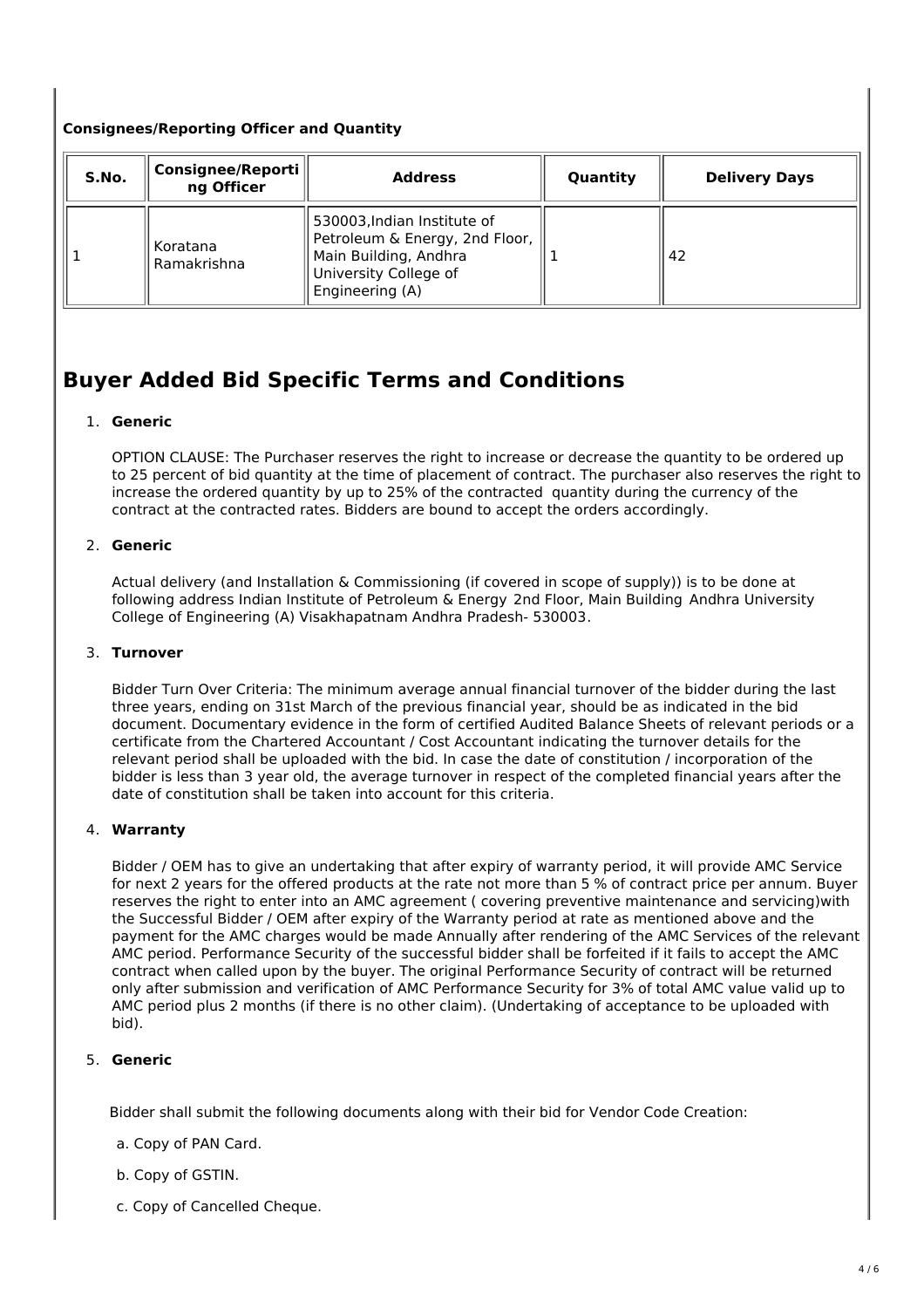d. Copy of EFT Mandate duly certified by Bank.

#### 6. **Generic**

Delivery is required on 'As and when required basis' within 7 days of issue of delivery advice.

#### 7. **Generic**

Installation, Commissioning, Testing, Configuration, Training (if any - which ever is applicable as per scope of supply) is to be carried out by OEM / OEM Certified resource or OEM authorised Reseller.

### 8. **Scope of Supply**

Scope of supply (Bid price to include all cost components) : Supply Installation Testing and Commissioning of Goods

#### 9. **Generic**

The buyer organization is an institution eligible for concessional rates of GST as notified by the Government of India. The goods for which bids have been invited fall under classification of GST concession and the conditions for eligibility of concession are met by the institution. A certificate to this effect will be issued by Buyer to the Seller after award of the Contract. Sellers are requested to submit their bids after accounting for the Concessional rate of GST. Applicable Concessional rate of GST : 5% Notification No.and date : TU/V/RG-CDE(1312)/2021 dated 30/07/2021

# **Disclaimer**

The additional terms and conditions have been incorporated by the Buyer after approval of the Competent Authority in Buyer Organization. Buyer organization is solely responsible for the impact of these clauses on the bidding process, its outcome, and consequences thereof including any eccentricity/restriction arising in the bidding process due to these ATCs and due to modification of technical specifications and/or terms and conditions governing the bid. Any clause incorporated by the Buyer such as demanding Tender Sample, incorporating any clause against the MSME policy and Preference to make in India Policy, mandating any Brand names or Foreign Certification, changing the default time period for Acceptance of material or payment timeline governed by OM of Department of Expenditure shall be null and void and would not be considered part of bid. Further any reference of conditions published on any external site or reference to external documents/clauses shall also be null and void. If any seller has any objection/grievance against these additional clauses or otherwise on any aspect of this bid, they can raise their representation against the same by using the Representation window provided in the bid details field in Seller dashboard after logging in as a seller within 4 days of bid publication on GeM. Buyer is duty bound to reply to all such representations and would not be allowed to open bids if he fails to reply to such representations. Also, GeM does not permit collection of Tender fee / Auction fee in case of Bids / Forward Auction as the case may be. Any stipulation by the Buyer seeking payment of Tender Fee / Auction fee through ATC clauses would be treated as null and void.

# **Additional Clause For Annual Maintenance Charges**

**1.**AMC charges to be indicated as percentage of cost of Product/Equipment quoted for each year after the warranty period.

**2.** GST shall be included in the AMC Charges quoted.

**3.** The AMC functionality shall be available in bid only and no direct RA shall be applicable. In case of bid to RA decrement rules shall be applicable on total price inclusive of AMC charges.

**3.1** Buyer shall indicate number of years of warranty by selecting option of 1- 10 Years available in the field depending on warranty parameter applicable in category parameters for the equipment. The Seller while participating in Bid/RA will get fields to indicate AMC charges as percentage depending on number of years of AMC selected by Buyer. The following shall be applicable If 5 year AMC selected.